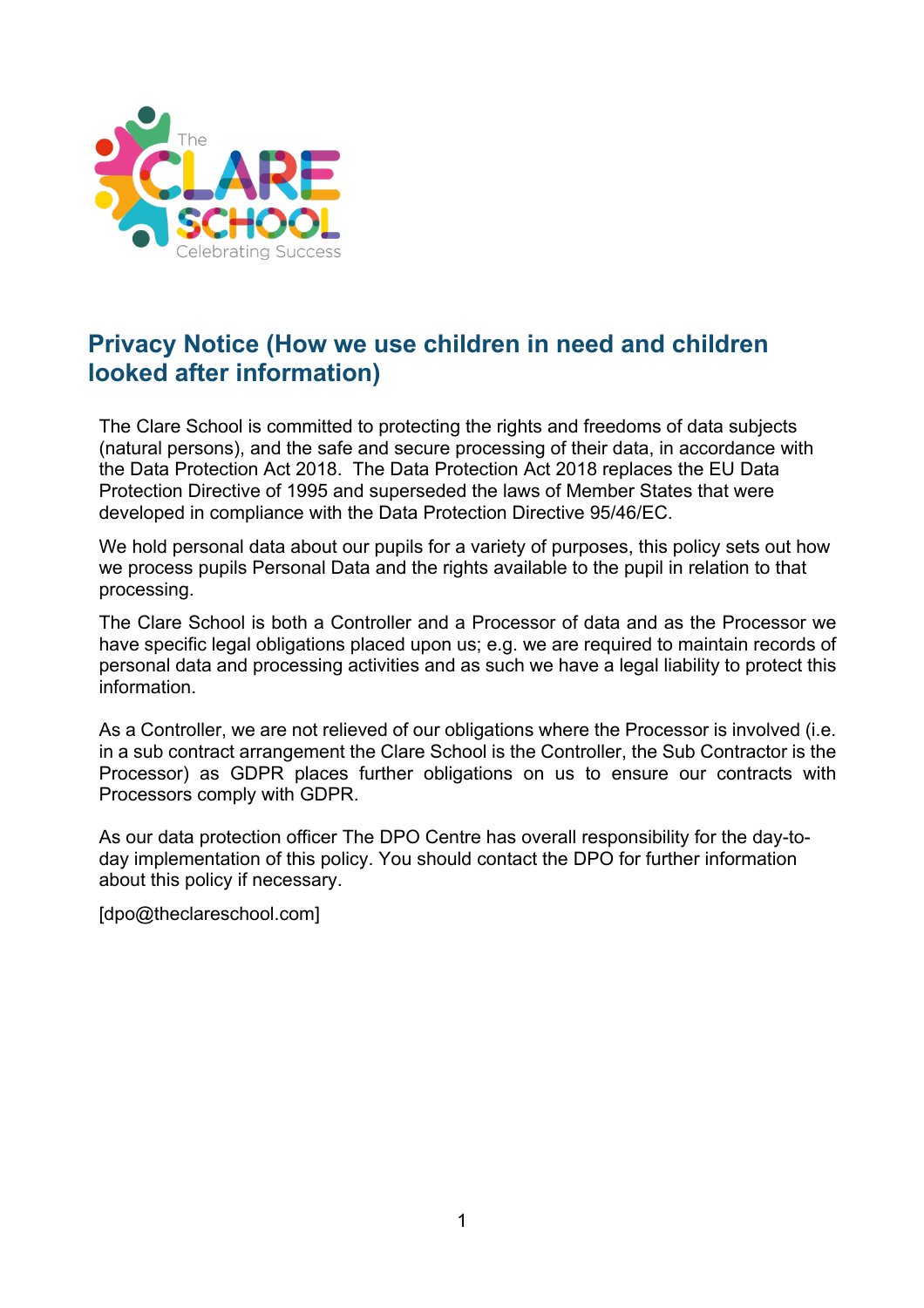### **The categories of this information that we collect, process, hold and share include:**

- personal information (such as name, date of birth, unique pupil number and address)
- characteristics (such as gender, language, nationality country of birth, ethnicity free school meal eligibility and disability)
- information relating to episodes of being a child in need (such as referral information, assessment information, Section 47 information, Initial Child Protection information , Child Protection Plan information and Court Orders)
- Attendance information (such as sessions attended, number of absences and absence reasons)
- episodes of being looked after (such as important dates, information on placements)
- outcomes for looked after children (such as whether health and dental assessments are up to date, strengths and difficulties questionnaire scores and offending)
- adoptions (such as dates of key court orders and decisions)
- care leavers (such as their activity and what type of accommodation they have)
- special educational needs information (such as Education and Health Care Plans, LSP's and pupil views)
- medical and care information such as Health Care Plans, Moving and Handling Plans, Intimate Care Plans and Medical forms)
- behavioural information such as Health Care Plans, Moving and Handling Plans, Intimate Care Plans and Medical forms)
- Assessment information (such as how well the child is currently performing and scrutiny of class based work)
- Post 16 learning information (such as aspirations for the future and support needed to aid transition

#### **Why we collect and use this information**

We use this personal data to:

- support these children and monitor their progress
- provide them with pastoral care
- assess the quality of our services
- evaluate and improve our policies on children's social care
- to keep children safe (emergency contact details)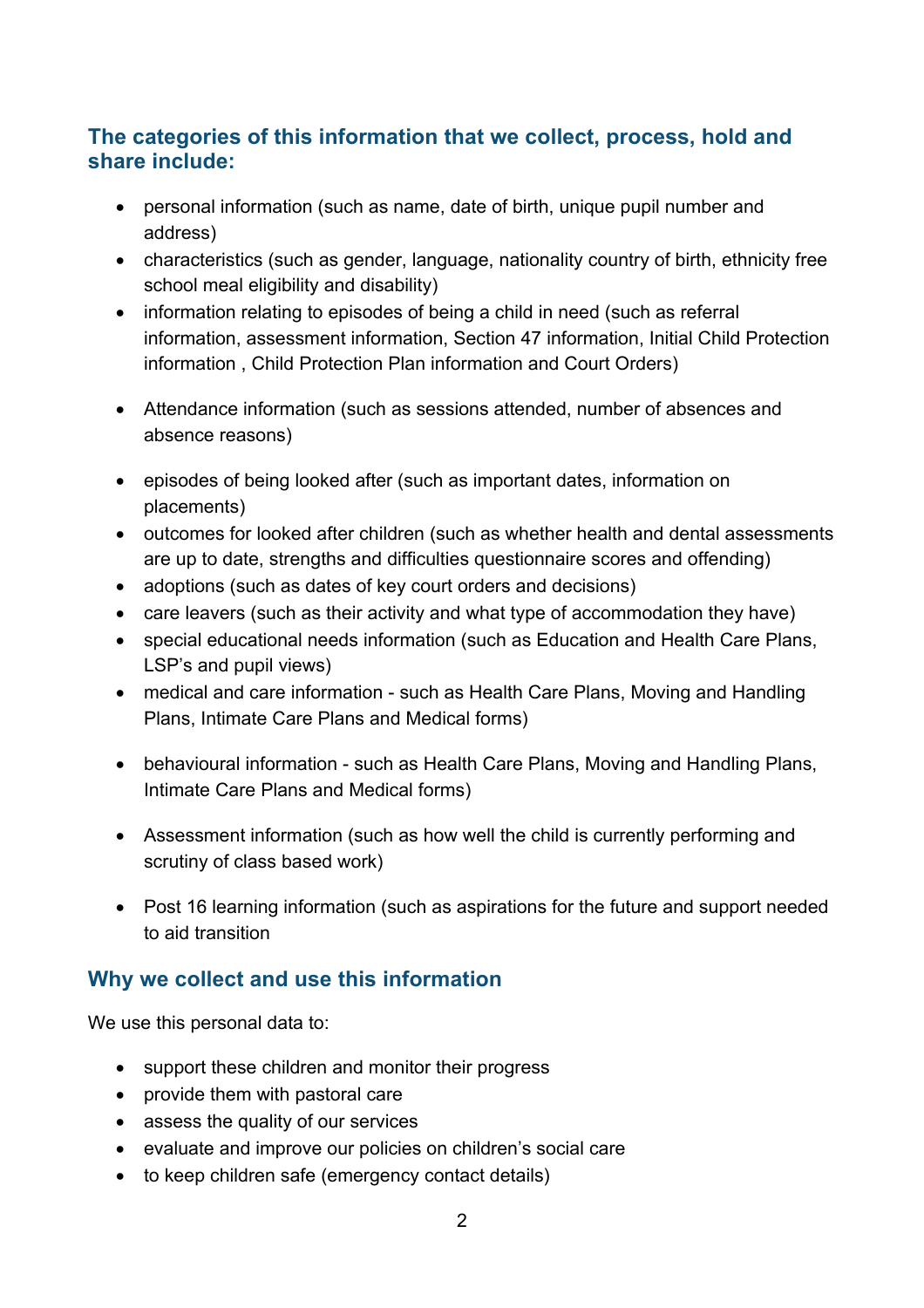• to meet statutory duties.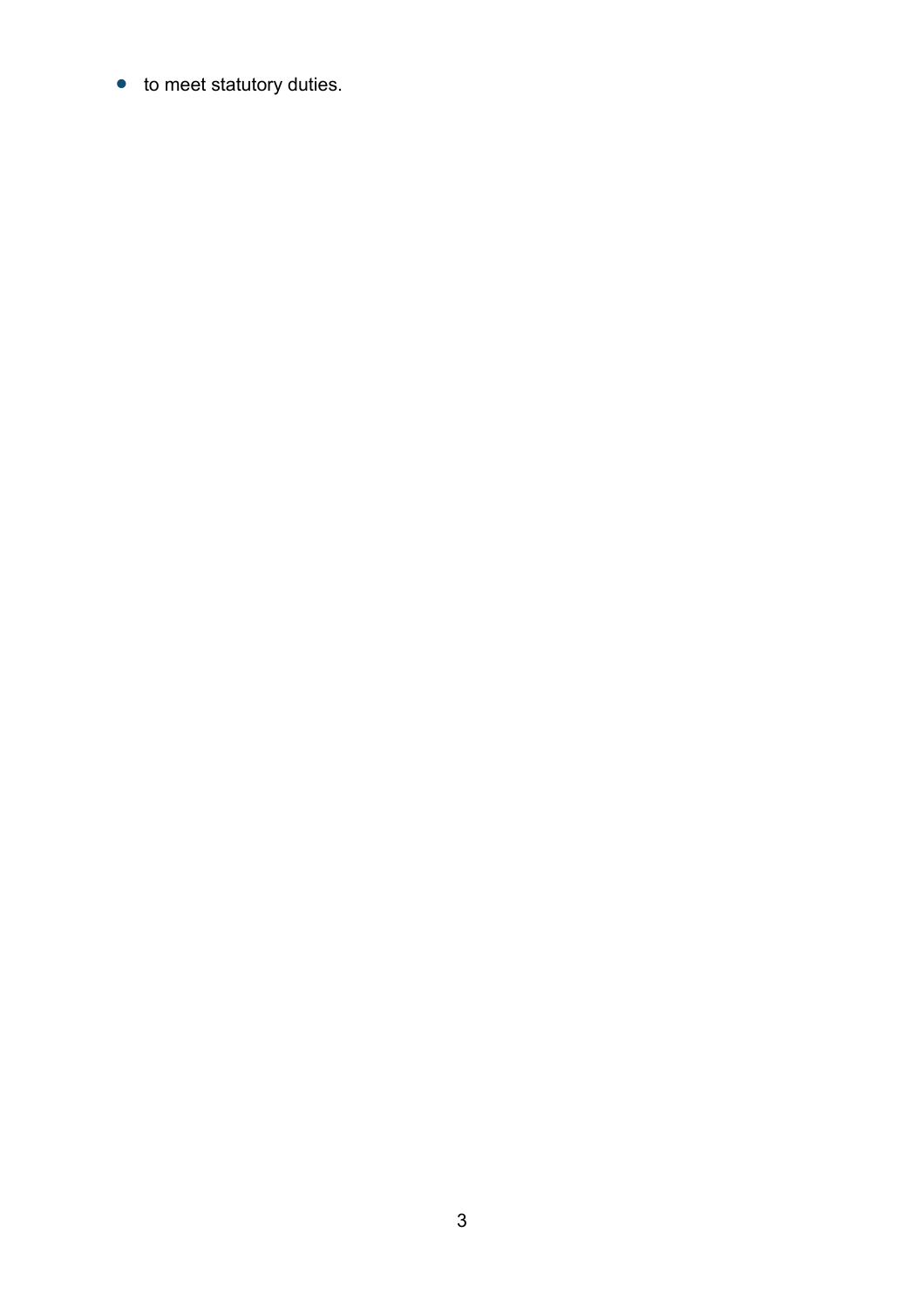## **The lawful basis on which we use this information**

We collect and process information about children in our care and children to whom we provide services under the following legal basis.

#### **Legal obligation**

Where the School needs to use your information in order to comply with a legal obligation, for example to report a concern to Children's Services. We may also have to disclose your information to third parties such as the courts, the local authority or the police where we are legally obliged to do so

#### **Public interest**

The School considers that it is acting in the public interest when providing education.

#### **Legitimate interests**

This means that the processing is necessary for legitimate interests except where the processing is unfair to you. The Clare School relies on legitimate interests for most of the ways in which it uses your information.

- Specifically, the School has a legitimate interest in:
- Providing educational services to your child;
- Safeguarding and promoting the welfare of your child (and other children);
- Promoting the objects and interests of the School.
- To enable relevant authorities to monitor the School's performance and to intervene or assist with incidents as appropriate;
- To give and receive information and references about past, current and prospective students, including relating to outstanding fees or payment history, to/from any educational institution that the pupil attended or where it is proposed they attend; and to provide references to potential employers of past students;

In addition, the School may need to process special category personal data (concerning health, ethnicity, religion) in accordance with rights or duties imposed on it by law, including as regards safeguarding and employment, or from time to time by explicit consent where required.

These reasons may include:

- To safeguard students' welfare and provide appropriate pastoral (and where necessary, medical) care, and to take appropriate action in the event of an emergency, incident or accident, including by disclosing details of an individual's medical condition where it is in the individual's interests to do so: for example for medical advice, social services, insurance purposes or to organisers of School trips;
- To provide educational services in the context of any special educational needs of a pupil;
- To provide spiritual education in the context of any religious beliefs; •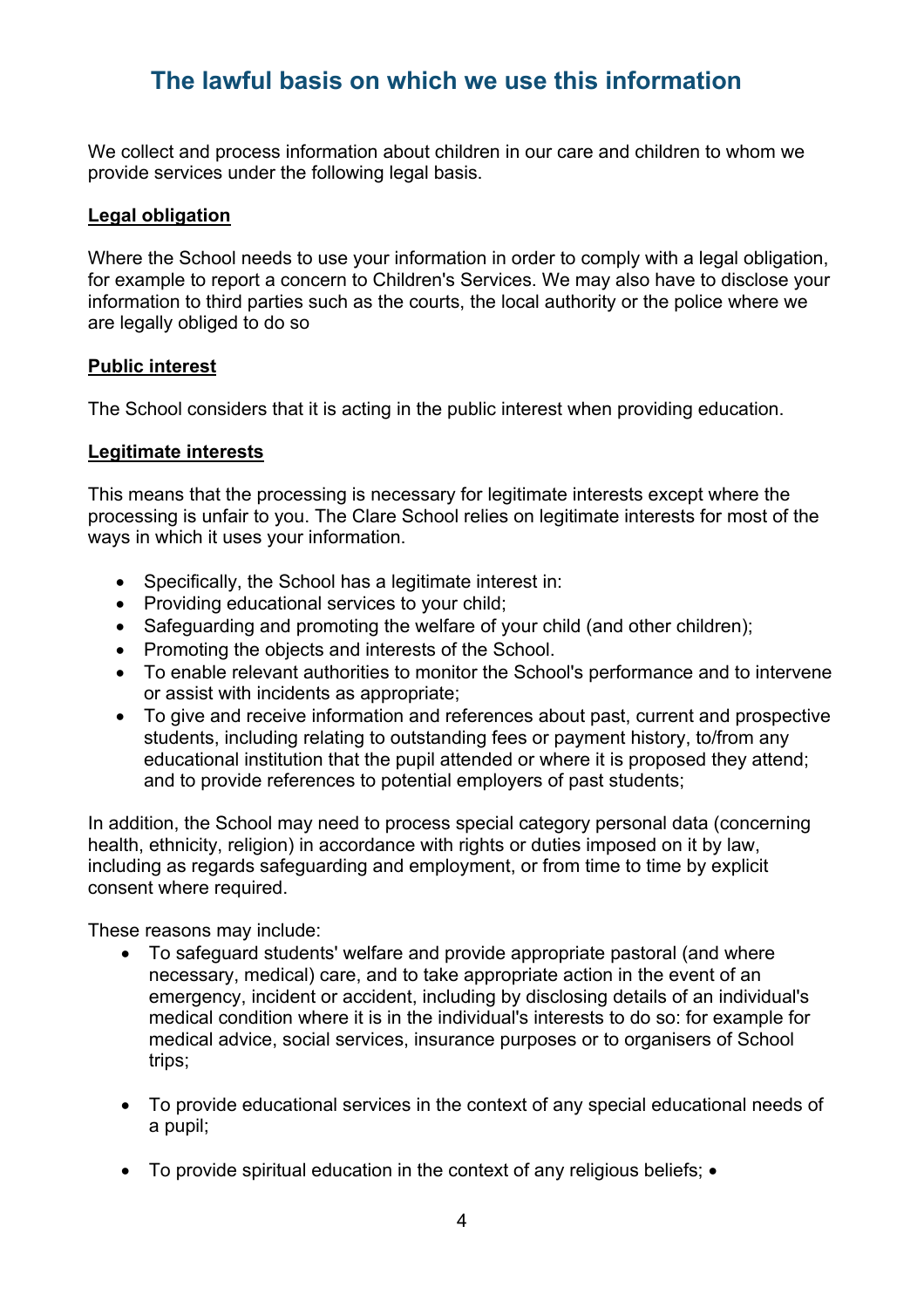• For legal and regulatory purposes (for example child protection, diversity monitoring and health and safety) and to comply with its legal obligations and duties of care.

## **Collecting this information**

Whilst the majority of children looked after information you provide to us is mandatory. some of it is provided to us on a voluntary basis. In order to comply with the data protection legislation, we will inform you whether you are required to provide certain information to us or if you have a choice in this.

## **Storing this information**

We will hold information about your child in both paper and electronic format; the format of this data will be dependent on the nature of the information, where some may only be available in paper form. In each case, whether electronic or paper, we ensure that we hold this data securely, granting access to only those who need it to provide ongoing support or engagement.

We hold children in need and children looked after data for 30 **years from D.O.B in accordance with our GDPR Data Protection Policy.**

## **Who we share this information with**

We routinely share this information with:

- the Department for Education (DfE)
- youth services
- feeder schools or colleges
- local authority (Norfolk County Council, Suffolk County Council and any other Local Authority if the child is moving out of county).
- medical professionals (physiotherapists, occupational therapists, speech and language therapists)
- school nursing team
- examination boards (WJEC)
- childrens services
- respite (Foxwood, Nelson Lodge, Mill Lodge, Squirrels, Little Acorns, Pear Tree Lane, Bradwell, Church Green Lodge, Pine Lodge)
- support services linked to Norfolk County Council (Sensory Support Services, Virtual School, Norfolk Steps)
- transport (Norse, Albies, Enterprise, LG Taxi, Able, Wherry Taxis, Door to Door, United Taxis)
- external providers (such as residential visits, Nancy Oldfield)
- ASDAN
- Scholarpack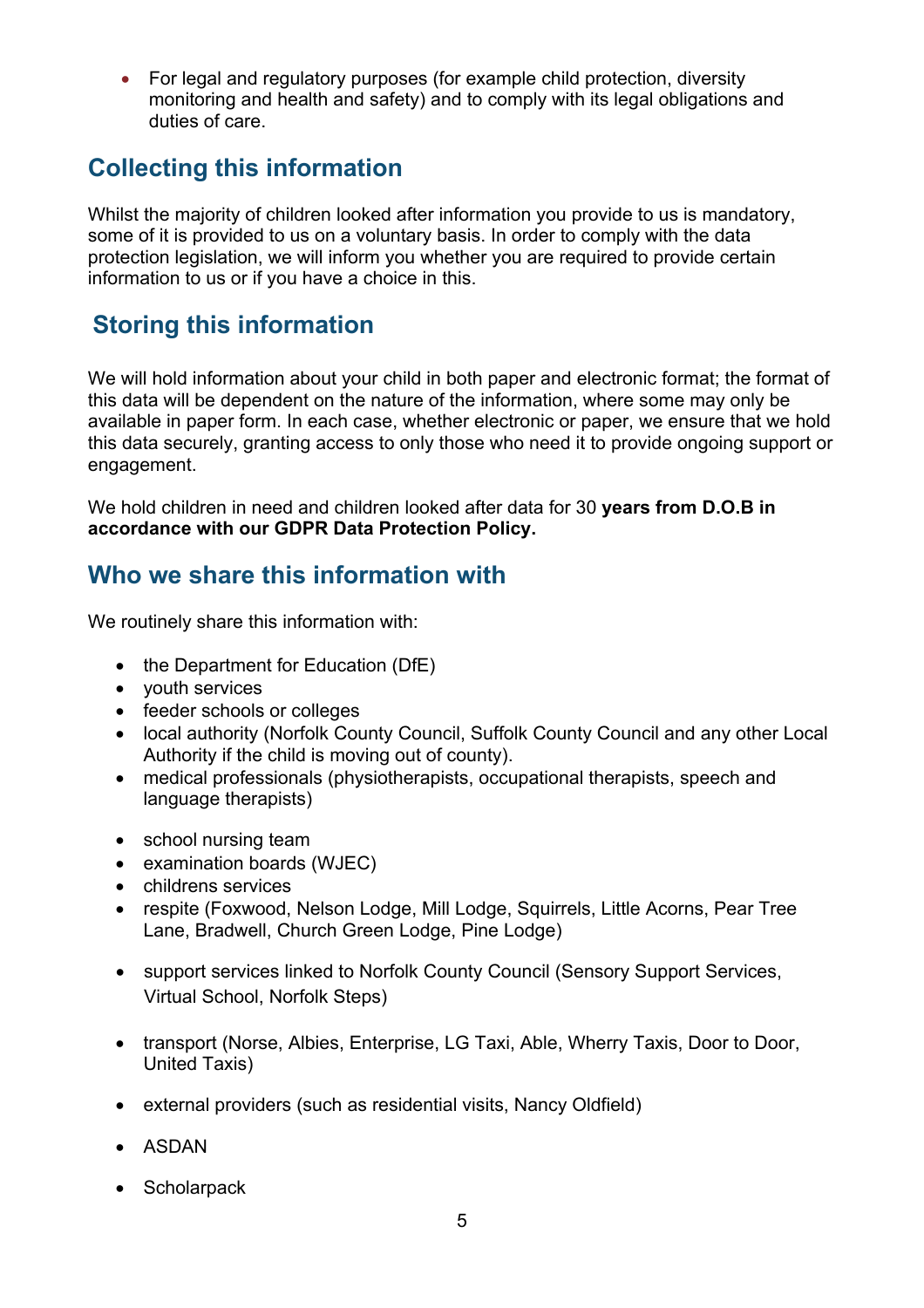- Library
- Evolve
- Tapestry
- Earwig
- Pro-forms (online data capture service for reporting issues with school technology and premises faults

## **Why we share this information**

**Department for Education (DfE) -** We share children in need and children looked after data with the Department on a statutory basis, under Section 83 of 1989 Children's Act, Section 7 of the Young People's Act 2008 and also under section 3 of The Education (Information About Individual Pupils) (England) Regulations 2013.

This data sharing helps to develop national policies, manage local authority performance, administer and allocate funding and identify and encourage good practice.

We do not share information about our children in need or children looked after with anyone without consent unless the law and our policies allow us to do so.

# **Data collection requirements**

To find out more about the data collection requirements placed on us by the Department for Education go to:

Children looked after: https://www.gov.uk/guidance/children-looked-after-return Children in need: https://www.gov.uk/guidance/children-in-need-census

# **The National Pupil Database (NPD)**

The NPD is owned and managed by the Department for Education and contains information about children in England. It provides invaluable information on the background and circumstances on a child's journey and evidence on educational performance to inform independent research, as well as studies commissioned by the Department. It is held in electronic format for statistical purposes. This information is securely collected from a range of sources including schools, local authorities and awarding bodies.

We are required by law, to provide information about our children to the DfE as part of statutory data collections. Some of this information is then stored in the national pupil database (NPD). The law that allows this is the Education (Information About Individual Pupils) (England) Regulations 2013.

To find out more about the NPD, go to https://www.gov.uk/government/publications/national-pupil-database-user-guide-andsupporting-information.

The department may share information about our pupils from the NPD with third parties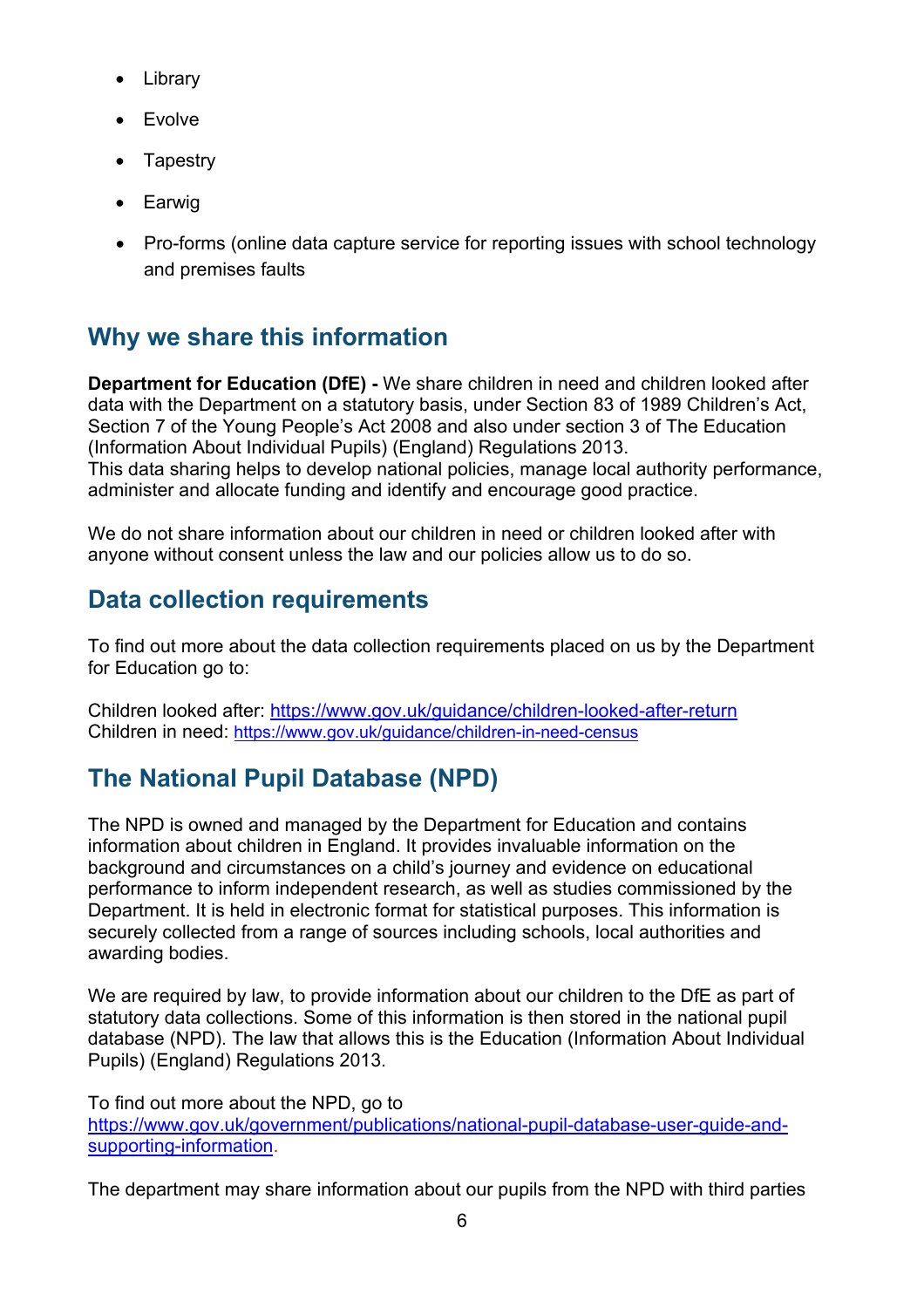who promote the education or well-being of children in England by:

- conducting research or analysis
- producing statistics
- providing information, advice or guidance

The Department has robust processes in place to ensure the confidentiality of our data is maintained and there are stringent controls in place regarding access and use of the data. Decisions on whether DfE releases data to third parties are subject to a strict approval process and based on a detailed assessment of:

- who is requesting the data
- the purpose for which it is required
- the level and sensitivity of data requested: and
- the arrangements in place to store and handle the data

To be granted access to pupil information, organisations must comply with strict terms and conditions covering the confidentiality and handling of the data, security arrangements and retention and use of the data.

For more information about the department's data sharing process, please visit: https://www.gov.uk/data-protection-how-we-collect-and-share-research-data

For information about which organisations the department has provided pupil information, (and for which project), please visit the following website: https://www.gov.uk/government/publications/national-pupil-database-requests-received

To contact DfE: https://www.gov.uk/contact-dfe

#### **Review Feb 2022**